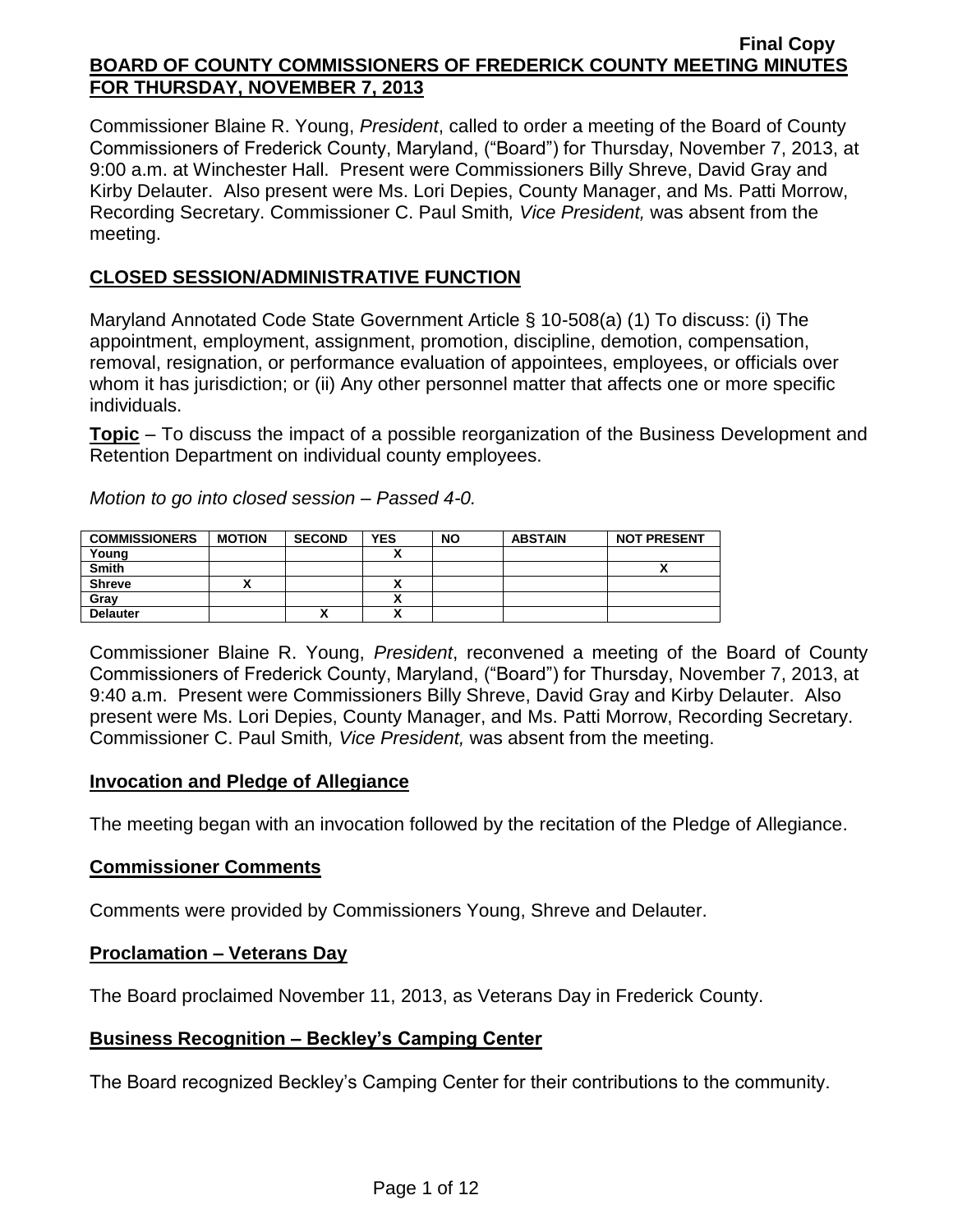## **Certificate of Achievement for Excellence in Financial Reporting – Finance Division**

The Board recognized the Frederick County Finance Division for receiving the Certificate of Achievement for Excellence in Financial Reporting from the Government Finance Officers Association.

## **Achievement of Excellence in Procurement Award – Frederick County Procurement and Contracting Department**

The Board recognized the Frederick County Department of Procurement and Contracting for receiving the Certificate of Achievement for Excellence in Procurement Award.

# **Toys for Tots Program**

The Board and representatives of the U.S. Marine Corps launched the Toys for Tots campaign.

## **Update of Board of County Commissioners' Administrative Actions – Commissioner Blaine R. Young and Lori Depies, Office of the County Manager**

Commissioner Young briefed the public on the Board's recent administrative actions.

# **PUBLIC COMMENTS**

None.

(Commissioner Delauter left the meeting.)

# **CONSENT AGENDA**

The following items were considered on the consent agenda:

- Change Order No. 2 Rosemont Water Line Replacement Project
- Special State Funds in FY 2014 for Workforce Services
- Approval of FY 2014 Matching Fund Grant Agreement and Associated Budget Transfer(s)

*Motion to approve the consent agenda as presented – Passed 3-0.*

| <b>COMMISSIONERS</b> | <b>MOTION</b> | <b>SECOND</b> | <b>YES</b> | <b>NO</b> | <b>ABSTAIN</b> | <b>NOT PRESENT</b> |
|----------------------|---------------|---------------|------------|-----------|----------------|--------------------|
| Young                |               |               |            |           |                |                    |
| <b>Smith</b>         |               |               |            |           |                | Λ                  |
| <b>Shreve</b>        |               |               |            |           |                |                    |
| Gray                 |               |               |            |           |                |                    |
| <b>Delauter</b>      |               |               |            |           |                | Λ                  |

(Commissioner Delauter returned to the meeting.)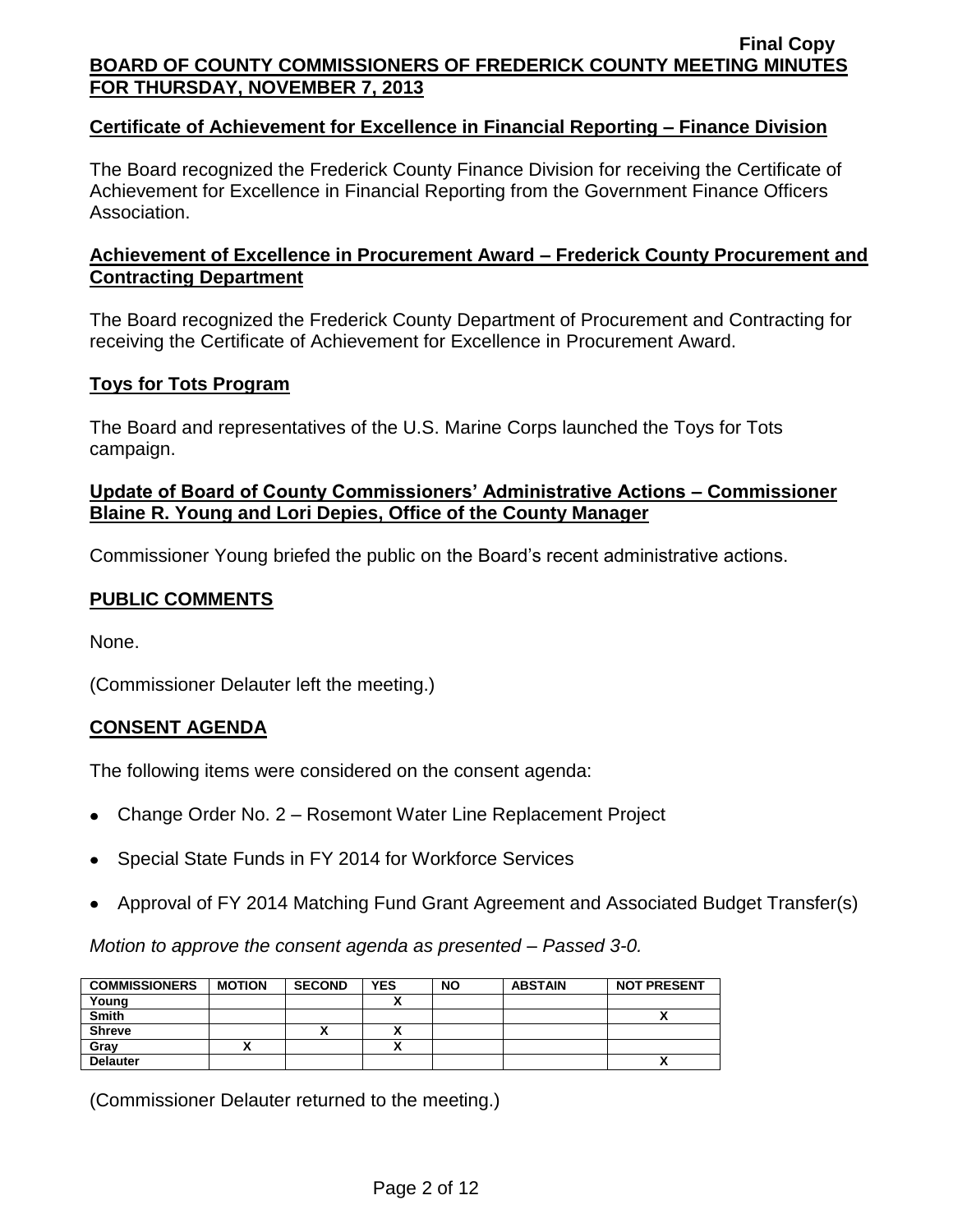## **ADMINISTRATIVE BUSINESS**

## **Installment Purchase Agreement – William L. Kemp – Anne Bradley, Community Development Division**

Ms. Bradley presented the proposed resolution.

Mr. Jim Cumbie, Esquire, Venable LLP (County Bond Counsel), commented.

*Motion to approve the proposed resolution to enter into an IPP Agreement/ easement on the William Kemp property – Passed 4-0.*

| <b>COMMISSIONERS</b> | <b>MOTION</b> | <b>SECOND</b> | <b>YES</b>   | <b>NO</b> | <b>ABSTAIN</b> | <b>NOT PRESENT</b> |
|----------------------|---------------|---------------|--------------|-----------|----------------|--------------------|
| Young                |               |               |              |           |                |                    |
| <b>Smith</b>         |               |               |              |           |                |                    |
| <b>Shreve</b>        |               | "             |              |           |                |                    |
| Grav                 |               |               |              |           |                |                    |
| <b>Delauter</b>      |               |               | $\mathbf{v}$ |           |                |                    |

## **Approval to Utilize Funding for On-going Part-time Non-benefited Liquor Inspectors – Kathy Vahle, Board of License Commissioners**

Also present for the discussion were Frederick County Liquor Board members Mr. Dick Zimmerman, Ms. Maggi Hays, Mr. Rick Stup; and Mr. Harold DeLauter, Alcoholic Beverages Inspector.

*Motion to approve the funding for the on-going part-time non-benefited inspector and add a second part-time non-benefitted inspector with the additional funds being retained by the county due to the change in Article 2B of the Annotated Code of Maryland – Passed 4-0.*

| <b>COMMISSIONERS</b> | <b>MOTION</b> | <b>SECOND</b> | <b>YES</b>                     | <b>NO</b> | <b>ABSTAIN</b> | <b>NOT PRESENT</b> |
|----------------------|---------------|---------------|--------------------------------|-----------|----------------|--------------------|
| Young                |               |               |                                |           |                |                    |
| <b>Smith</b>         |               |               |                                |           |                |                    |
| <b>Shreve</b>        |               |               | ↗                              |           |                |                    |
| Grav                 |               |               | ↗                              |           |                |                    |
| <b>Delauter</b>      |               | $\mathbf{v}$  | ٠.<br>$\overline{\phantom{a}}$ |           |                |                    |

## **PUBLIC HEARINGS**

## **Petition to Close a Portion of Ridge Road in Blue Ridge Summit – Dave Olney, Public Works Division (DPW)**

A public hearing was held, as duly advertised, on a proposal to close a portion of Ridge Road in Blue Ridge Summit.

Mr. Olney presented the request from DPW staff to close the road at a point south of the railroad tracks.

There were no public comments.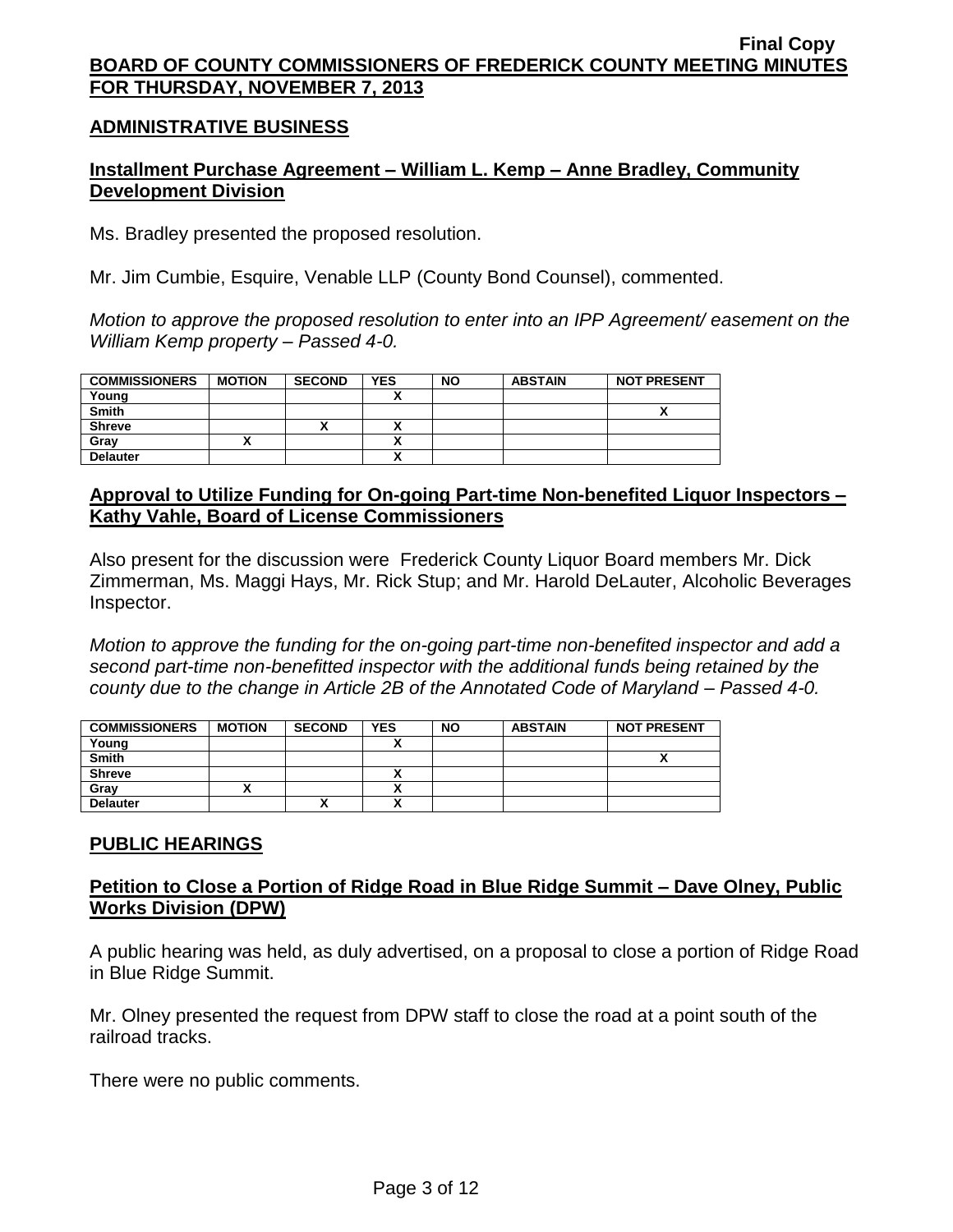*Motion to approve the proposal to close the portion of Ridge Road at the railroad crossing as presented – Passed 4-0.*

| <b>COMMISSIONERS</b> | <b>MOTION</b> | <b>SECOND</b> | <b>YES</b> | <b>NO</b> | <b>ABSTAIN</b> | <b>NOT PRESENT</b> |
|----------------------|---------------|---------------|------------|-----------|----------------|--------------------|
| Young                |               |               |            |           |                |                    |
| <b>Smith</b>         |               |               |            |           |                |                    |
| <b>Shreve</b>        |               |               |            |           |                |                    |
| Gray                 |               |               |            |           |                |                    |
| <b>Delauter</b>      |               | M<br>Λ        |            |           |                |                    |

(A copy of the approved/adopted ordinance can be obtained in the County Manager's Office or from the county's website, [www.FrederickCountyMD.gov.](http://www.frederickcountymd.gov/))

## **Water and Sewerage Plan Amendments (Summer 2013 Cycle) – Tim Goodfellow, Community Development Division**

A public hearing was held, as duly advertised, to consider amendments to the Frederick County Water and Sewerage Plan.

Commissioner Young swore in all those who were testifying.

Mr. Goodfellow presented the summer 2013 cycle of amendment requests.

(Commissioner Delauter left the meeting.)

## WS-13-04 – Buckeye Horn, LLLP

Recommendation: Planning staff and Utilities and Solid Waste Management Division (DUSWM) recommended approval of W-3 Dev./S-3 Dev. and the Frederick County Planning Commission (FcPc) found the request consistent with the Frederick County Comprehensive Plan.

Noel Manalo, Esquire, Miles and Stockbridge, commented on the request on behalf of the applicant.

There were no public comments

*Motion to approve WS-13-04 to reclassify 45 acres to W-3 Dev./S-3 Dev. – Passed 3-0.*

| <b>COMMISSIONERS</b> | <b>MOTION</b> | <b>SECOND</b> | <b>YES</b> | <b>NO</b> | <b>ABSTAIN</b> | <b>NOT PRESENT</b> |
|----------------------|---------------|---------------|------------|-----------|----------------|--------------------|
| Young                |               |               |            |           |                |                    |
| <b>Smith</b>         |               |               |            |           |                | ,,                 |
| <b>Shreve</b>        |               |               |            |           |                |                    |
| Gray                 |               |               |            |           |                |                    |
| <b>Delauter</b>      |               |               |            |           |                | ~                  |

(Commissioner Delauter returned to the meeting.)

### WS-13-05 – Jefferson Valley, LLC

Recommendation: Planning staff and DUSWM recommended approval of W-3 Dev./S-3 Dev. and the FcPc found the request consistent with the Frederick County Comprehensive Plan.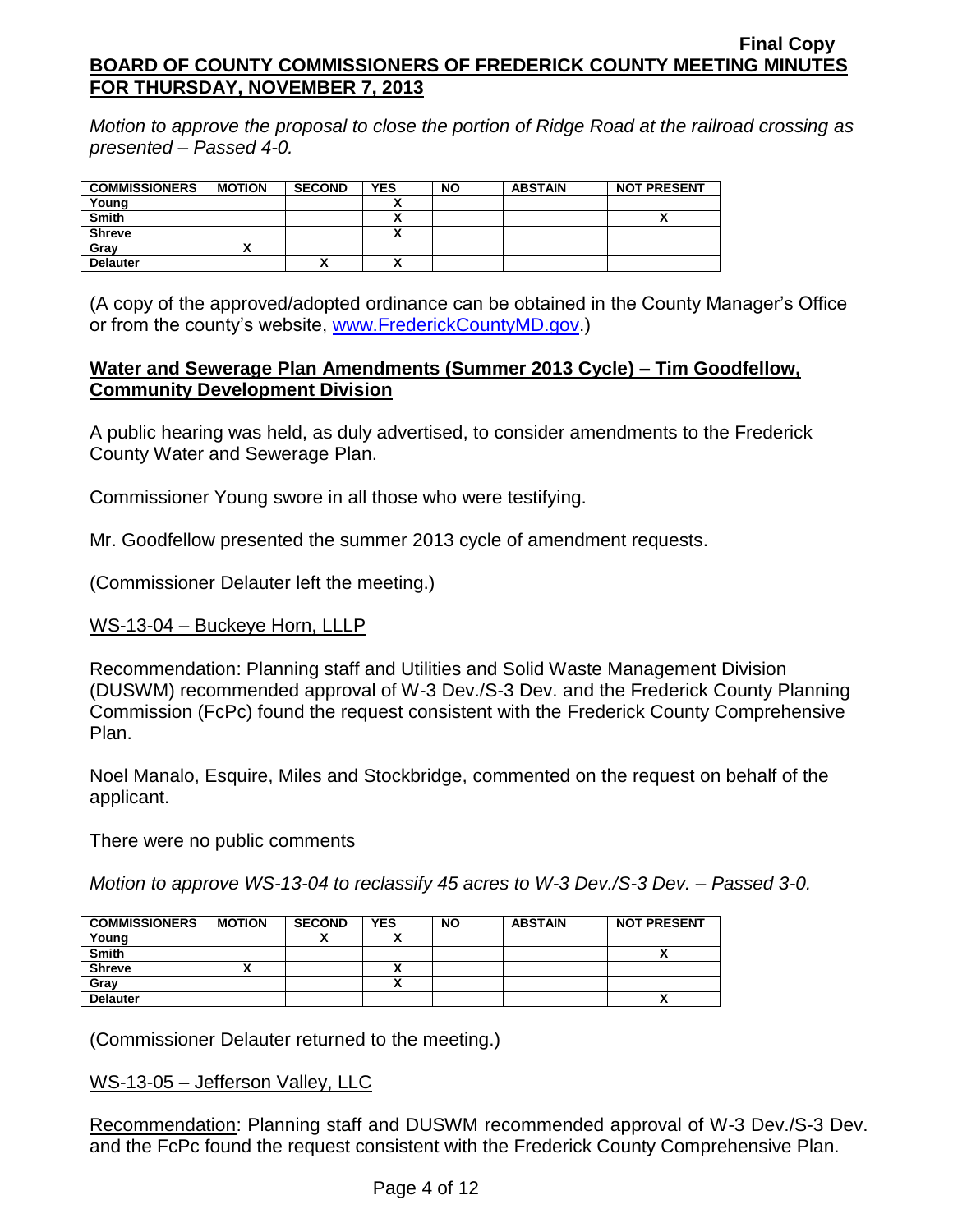Noel Manalo, Esquire, Miles and Stockbridge, and Mr. Jonathan Pembroke commented on the request on behalf of the applicant.

Public comment was heard from:

Chris Clark

Kevin Demosky, DUSWM, commented on the request.

*Motion to approve WS-13-05 to reclassify 86.4 acres to W-3 Dev./S-3 Dev. – Passed 4-0.*

| <b>COMMISSIONERS</b> | <b>MOTION</b> | <b>SECOND</b> | <b>YES</b> | <b>NO</b> | <b>ABSTAIN</b> | <b>NOT PRESENT</b> |
|----------------------|---------------|---------------|------------|-----------|----------------|--------------------|
| Young                |               |               |            |           |                |                    |
| <b>Smith</b>         |               |               |            |           |                |                    |
| <b>Shreve</b>        |               |               |            |           |                |                    |
| Grav                 |               |               |            |           |                |                    |
| <b>Delauter</b>      |               |               | ~          |           |                |                    |

WS-13-06 – Division of Community Development

Recommendation: Planning staff approved; DUSWM had no objections to the proposed map amendment; and the FcPc found the request consistent with the Frederick County Comprehensive Plan.

There were no public comments.

*Motion to approve WS-13-06 to update the Frederick County Water and Sewer Infrastructure Map – Passed 4-0.*

| <b>COMMISSIONERS</b> | <b>MOTION</b> | <b>SECOND</b> | <b>YES</b>               | <b>NO</b> | <b>ABSTAIN</b> | <b>NOT PRESENT</b> |
|----------------------|---------------|---------------|--------------------------|-----------|----------------|--------------------|
| Young                |               |               |                          |           |                |                    |
| <b>Smith</b>         |               |               |                          |           |                |                    |
| <b>Shreve</b>        |               |               |                          |           |                |                    |
| Grav                 |               |               |                          |           |                |                    |
| <b>Delauter</b>      |               | "             | $\ddot{\phantom{1}}$<br> |           |                |                    |

WS-13-07 – Division of Community Development

Recommendation: Planning staff approved; DUSWM had no objections to the proposed text amendment; and the FcPc found the request consistent with the Frederick County Comprehensive Plan.

There were no public comments.

*Motion to approve WS-13-07 to amend the referenced sections in Chapter 1 of the Frederick County Water and Sewerage Plan – Passed 4-0.*

| <b>COMMISSIONERS</b> | <b>MOTION</b> | <b>SECOND</b> | YES | <b>NO</b> | <b>ABSTAIN</b> | <b>NOT PRESENT</b> |
|----------------------|---------------|---------------|-----|-----------|----------------|--------------------|
| Young                |               |               |     |           |                |                    |
| <b>Smith</b>         |               |               |     |           |                | ~                  |
| <b>Shreve</b>        |               | ^             |     |           |                |                    |
| Gray                 |               |               |     |           |                |                    |
| <b>Delauter</b>      |               |               |     |           |                |                    |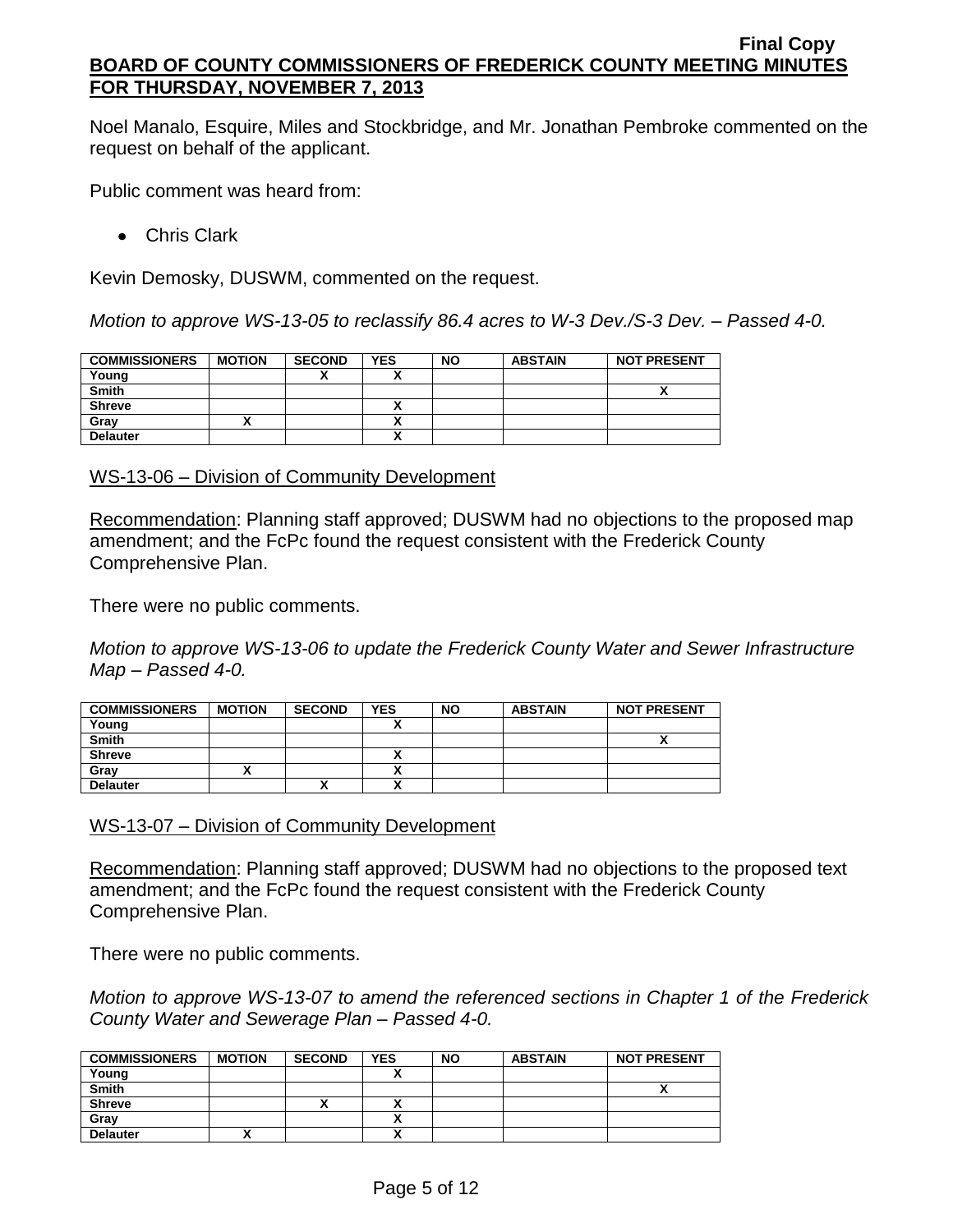WS-13-08 – Jefferson Park Development, LLC

Recommendation: Planning staff and DUSWM recommended approval of W-3 Dev./S-3 Dev. and the FcPc found the request consistent with the Frederick County Comprehensive Plan.

Mr. Donovan Corum, Rodgers Consulting, commented on the request on behalf of the applicant.

There were no public comments.

*Motion to approve WS-13-08 to reclassify 173 acres to W-3 Dev./S-3 Dev. – Passed 4-0.*

| <b>COMMISSIONERS</b> | <b>MOTION</b> | <b>SECOND</b> | <b>YES</b>               | <b>NO</b> | <b>ABSTAIN</b> | <b>NOT PRESENT</b> |
|----------------------|---------------|---------------|--------------------------|-----------|----------------|--------------------|
| Young                |               |               | $\overline{\phantom{a}}$ |           |                |                    |
| <b>Smith</b>         |               |               |                          |           |                | ^                  |
| <b>Shreve</b>        |               |               |                          |           |                |                    |
| Gray                 |               |               | ^                        |           |                |                    |
| <b>Delauter</b>      |               |               | ^                        |           |                |                    |

WS-13-09 – Matan Acquisitions, LLC

Recommendation: Planning staff denied the request to reclassify 22 acres from W-5 Dev./S-5 Dev. to W-3 Dev./S-3 Dev. DUSWM recommended approval to reclassify to W-4 Dev./S-4 Dev. FcPc found the request consistent with the Frederick County Comprehensive Plan.

Noel Manalo, Esquire, Miles and Stockbridge, and Mr. Chris Smariga, Harris Smariga and Associates, commented on the request on behalf of the applicant.

Rod Winebrenner, DUSWM, commented on the request.

There were no public comments.

*Motion to continue WS-13-09 to the 2013 fall cycle of Water and Sewerage Plan Amendments – Passed 4-0.*

| <b>COMMISSIONERS</b> | <b>MOTION</b> | <b>SECOND</b> | <b>YES</b>               | <b>NO</b> | <b>ABSTAIN</b> | <b>NOT PRESENT</b> |
|----------------------|---------------|---------------|--------------------------|-----------|----------------|--------------------|
| Young                |               |               |                          |           |                |                    |
| <b>Smith</b>         |               |               |                          |           |                |                    |
| <b>Shreve</b>        |               |               | $\overline{\phantom{a}}$ |           |                |                    |
| Grav                 |               |               | ~                        |           |                |                    |
| <b>Delauter</b>      |               | "             | $\overline{\phantom{a}}$ |           |                |                    |

WS-13-10 – Oakdale Investments, LLC

Recommendation: Planning staff recommended approval of the W-4 Dev./S-4 Dev.; DUSWM recommended approval of W-4 Dev. with the addition of various infrastructure symbols and the approval of S-4 Dev. with the addition of infrastructure lines; and the FcPc found the request consistent with the Frederick County Comprehensive Plan.

Mr. Chris Smariga, Harris Smariga and Associates, commented on the request on behalf of the applicant.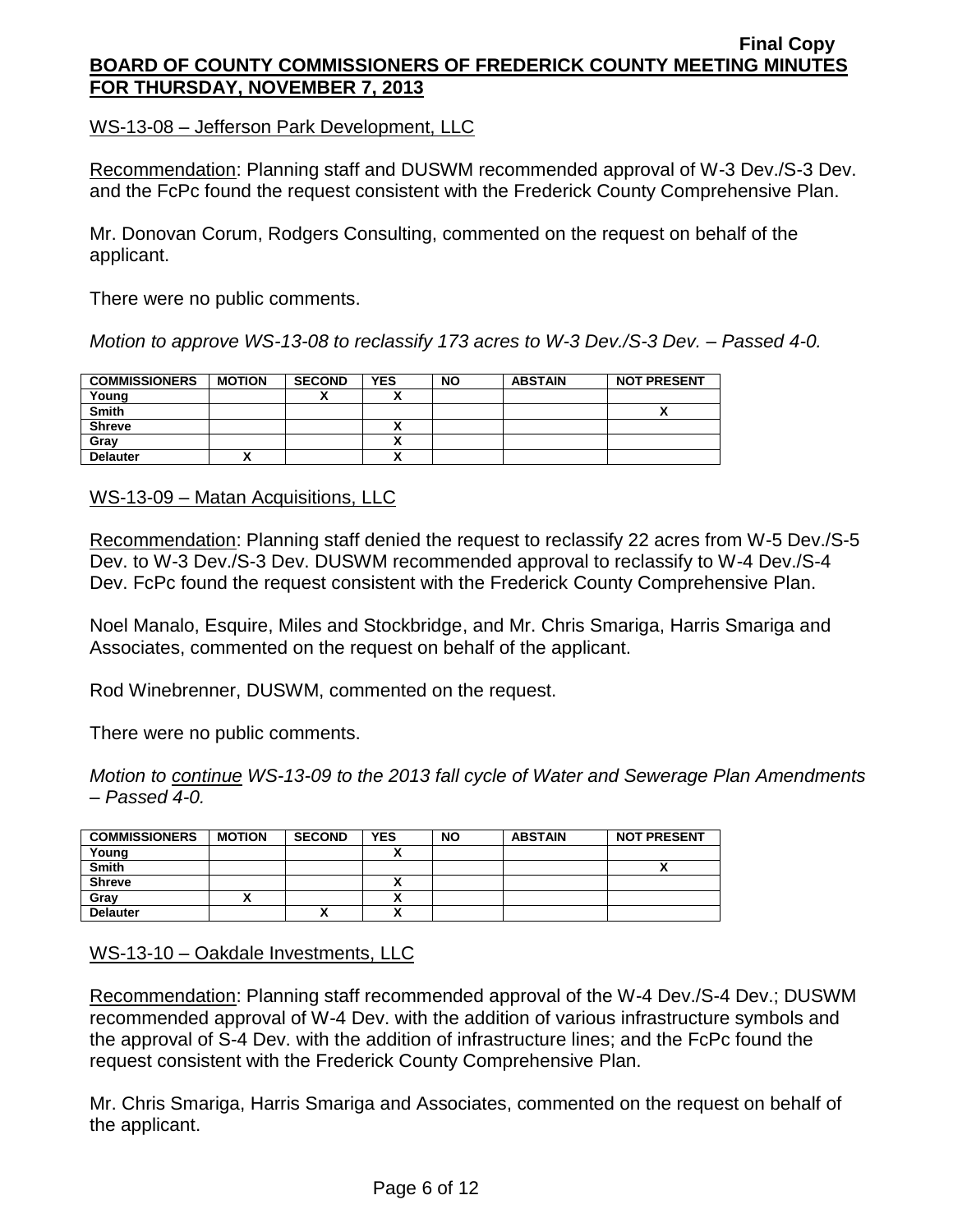There were no public comments.

*Motion to approve WS-13-10 to reclassify 122 acres to W-4 Dev./S-4 Dev. plus the depiction of the infrastructure symbols as described – Passed 3-0-1.*

| <b>COMMISSIONERS</b> | <b>MOTION</b> | <b>SECOND</b> | <b>YES</b> | <b>NO</b> | <b>ABSTAIN</b> | <b>NOT PRESENT</b> |
|----------------------|---------------|---------------|------------|-----------|----------------|--------------------|
| Young                |               |               |            |           |                |                    |
| <b>Smith</b>         |               |               |            |           |                |                    |
| <b>Shreve</b>        |               |               |            |           |                |                    |
| Grav                 |               |               |            |           |                |                    |
| <b>Delauter</b>      |               |               |            |           |                |                    |

WS-13-11 – Oakdale Investments, LLC

Recommendation: Planning staff and DUSWM recommended approval of W-4 Dev./S-4 Dev. and the FcPc found the request consistent with the Frederick County Comprehensive Plan.

Mr. Chris Smariga, Harris Smariga and Associates, commented on the request on behalf of the applicant.

There were no public comments.

*Motion to approve WS-13-11 to reclassify 249 acres to W-4 Dev./S-4 Dev. – Passed 4-0.*

| <b>COMMISSIONERS</b> | <b>MOTION</b> | <b>SECOND</b> | <b>YES</b> | <b>NO</b> | <b>ABSTAIN</b> | <b>NOT PRESENT</b> |
|----------------------|---------------|---------------|------------|-----------|----------------|--------------------|
| Young                |               |               |            |           |                |                    |
| <b>Smith</b>         |               |               |            |           |                |                    |
| <b>Shreve</b>        |               |               | Λ          |           |                |                    |
| Grav                 |               |               |            |           |                |                    |
| <b>Delauter</b>      |               | '             |            |           |                |                    |

(Commissioner Delauter left the meeting.)

WS-13-12 – Oakdale Investments, LLC

Recommendation: Planning staff and DUSWM recommended approval of W-4 Dev./S-4 Dev. and the FcPc found the request consistent with the Frederick County Comprehensive Plan.

Mr. Chris Smariga, Harris Smariga and Associates, commented on the request on behalf of the applicant.

There were no public comments.

*Motion to approve WS-13-12 to reclassify 318 acres to W-4 Dev./ S-4 Dev. – Passed 3-0.*

| <b>COMMISSIONERS</b> | <b>MOTION</b> | <b>SECOND</b> | <b>YES</b>           | <b>NO</b> | <b>ABSTAIN</b> | <b>NOT PRESENT</b> |
|----------------------|---------------|---------------|----------------------|-----------|----------------|--------------------|
| Young                |               |               | $\ddot{\phantom{0}}$ |           |                |                    |
| Smith                |               |               |                      |           |                |                    |
| <b>Shreve</b>        |               |               | ^                    |           |                |                    |
| Grav                 |               |               | ,,                   |           |                |                    |
| <b>Delauter</b>      |               |               |                      |           |                | ^                  |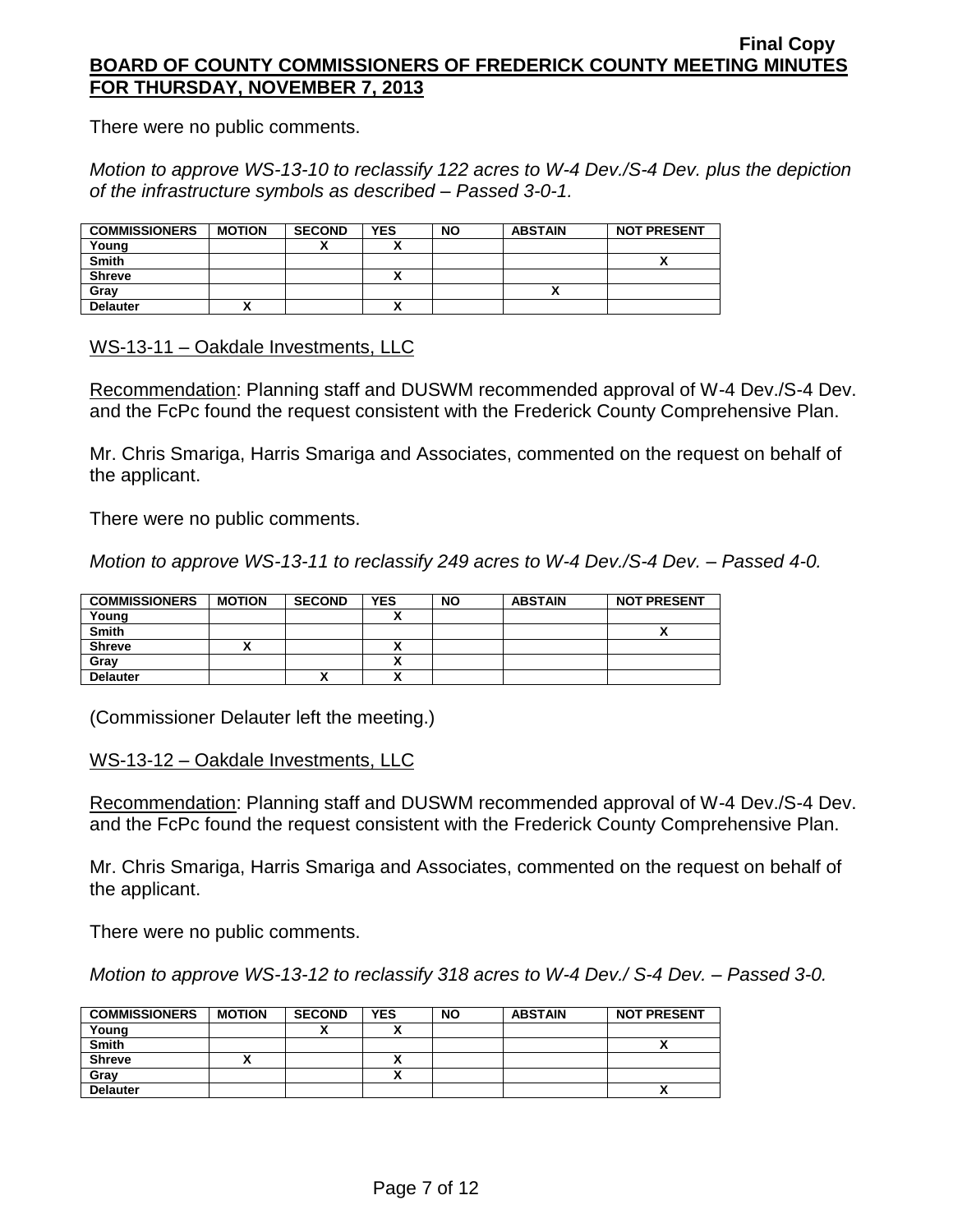(Commissioner Delauter returned to the meeting.)

WS-13-13 – Crum Farm Land Development, LLC/Crum Farm Commercial Development, LLC

Recommendation: Planning staff recommended approval. DUSWM had no comment on the request for W-5 Dev. (city water system) and recommended approval of S-5 Dev. The FcPc found the request consistent with The City of Frederick Comprehensive Plan.

Mr. Bruce Dean, Esquire, Linowes and Blocher, commented on the request on behalf of the applicant.

There were no public comments.

*Motion to approve WS-13-13 to reclassify 265 acres to W-5 Dev./S-5 Dev. – Passed 3-1.*

| <b>COMMISSIONERS</b> | <b>MOTION</b> | <b>SECOND</b> | <b>YES</b> | <b>NO</b> | <b>ABSTAIN</b> | <b>NOT PRESENT</b> |
|----------------------|---------------|---------------|------------|-----------|----------------|--------------------|
| Young                |               |               |            |           |                |                    |
| <b>Smith</b>         |               |               |            |           |                |                    |
| <b>Shreve</b>        |               |               | ~          |           |                |                    |
| Gray                 |               |               |            |           |                |                    |
| <b>Delauter</b>      |               |               |            |           |                |                    |

## **AGENDA BRIEFING**

Commissioner Young noted the Board would hold a public hearing on Tuesday, November 19 at 7:00 p.m. on Rezoning Case #R-13-02, MS Gladhill/Plankstone Branch PUD.

## **WORKSESSION**

## **The Journey Through Hallowed Ground (JTHG) Presentation – Cate Magennis Wyatt, JTHG Partnership**

Ms. Magennis Wyatt provided an update on the JTHG project.

The Board took no action on this agenda item.

# **Synthetic Turf Multi-Purpose Field and Associated Budget Transfer – Paul Dial, Parks and Recreation Division**

Mr. Dial gave a PowerPoint presentation on the possible development of a synthetic turf multipurpose field for Ballenger Creek Park. Mr. Jeremy Kortright, Parks and Recreation Division, commented.

There were no public comments.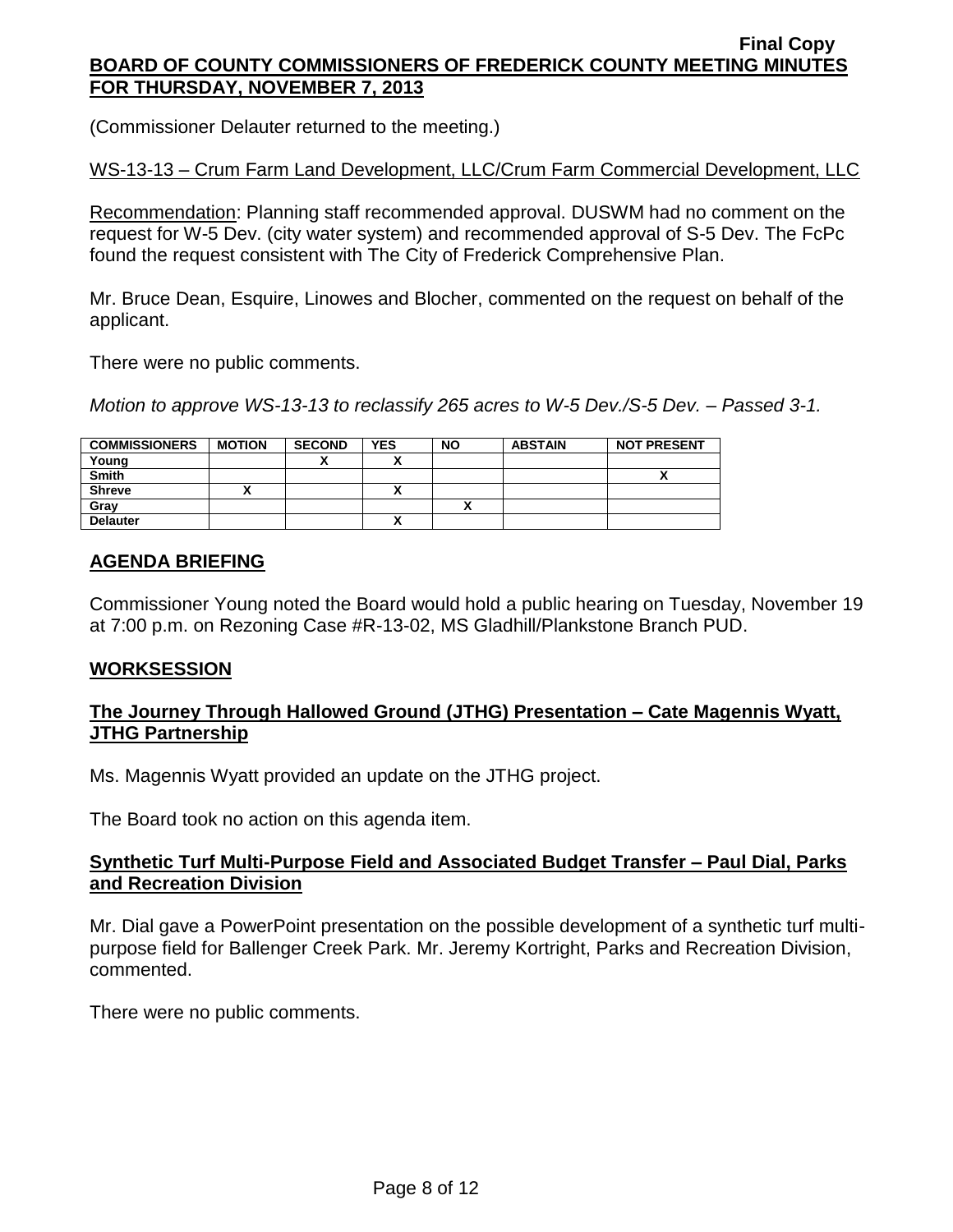*Motion to approve a capital development project to design and construct a synthetic turf field at Ballenger Creek Park and the approval of the budget transfer to provide the funding – Passed 4-0.*

| <b>COMMISSIONERS</b> | <b>MOTION</b> | <b>SECOND</b> | <b>YES</b> | <b>NO</b> | <b>ABSTAIN</b> | <b>NOT PRESENT</b> |
|----------------------|---------------|---------------|------------|-----------|----------------|--------------------|
| Young                |               |               |            |           |                |                    |
| <b>Smith</b>         |               |               |            |           |                |                    |
| <b>Shreve</b>        |               |               |            |           |                |                    |
| Grav                 |               |               |            |           |                |                    |
| <b>Delauter</b>      |               |               |            |           |                |                    |

## **ADMINISTRATIVE BUSINESS**

# **Fleet Utilization Study, Phase 2 (Rescheduled from the 10/31/13 BOCC Meeting) – Pat Hannah, Public Works Division**

Mr. Hannah presented the Phase 2 study.

*Motion to accept Phase 2 of the Fleet Utilization Study as presented – Passed 4-0.*

| <b>COMMISSIONERS</b> | <b>MOTION</b> | <b>SECOND</b> | <b>YES</b> | <b>NO</b> | <b>ABSTAIN</b> | <b>NOT PRESENT</b> |
|----------------------|---------------|---------------|------------|-----------|----------------|--------------------|
| Young                |               |               |            |           |                |                    |
| <b>Smith</b>         |               |               |            |           |                |                    |
| <b>Shreve</b>        |               |               | ~          |           |                |                    |
| Grav                 |               |               |            |           |                |                    |
| <b>Delauter</b>      |               |               |            |           |                |                    |

## **Memorandum of Understanding – Monocacy Boulevard Center Section, Phase II – Lori Depies, Office of the County Manager**

Mr. Zach Kerschner, The City of Frederick; and Ms. Regina Howell and Ms. Kelly Weaver, Budget Office, Office of the County Manager, commented.

*Motion to approve the MOU as presented – Passed 4-0.*

| <b>COMMISSIONERS</b> | <b>MOTION</b> | <b>SECOND</b> | <b>YES</b> | <b>NO</b> | <b>ABSTAIN</b> | <b>NOT PRESENT</b> |
|----------------------|---------------|---------------|------------|-----------|----------------|--------------------|
| Young                |               |               |            |           |                |                    |
| <b>Smith</b>         |               |               |            |           |                |                    |
| <b>Shreve</b>        |               |               |            |           |                |                    |
| Gray                 |               |               |            |           |                |                    |
| <b>Delauter</b>      |               |               |            |           |                |                    |

## **Change in Policy for Establishing and Maintaining Solid Waste Disposal or Recycling Accounts – Phil Harris and Lori Finafrock, Utilities and Solid Waste Management Division**

Mr. Harris and Ms. Finafrock presented the proposed change in policy.

*Motion to take the change in policy to public hearing – Passed 4-0.*

| <b>COMMISSIONERS</b> | <b>MOTION</b> | <b>SECOND</b> | <b>YES</b> | <b>NO</b> | <b>ABSTAIN</b> | <b>NOT PRESENT</b> |
|----------------------|---------------|---------------|------------|-----------|----------------|--------------------|
| Young                |               | "             |            |           |                |                    |
| <b>Smith</b>         |               |               |            |           |                | ,,                 |
| <b>Shreve</b>        |               |               |            |           |                |                    |
| Gray                 |               |               |            |           |                |                    |
| <b>Delauter</b>      |               |               |            |           |                |                    |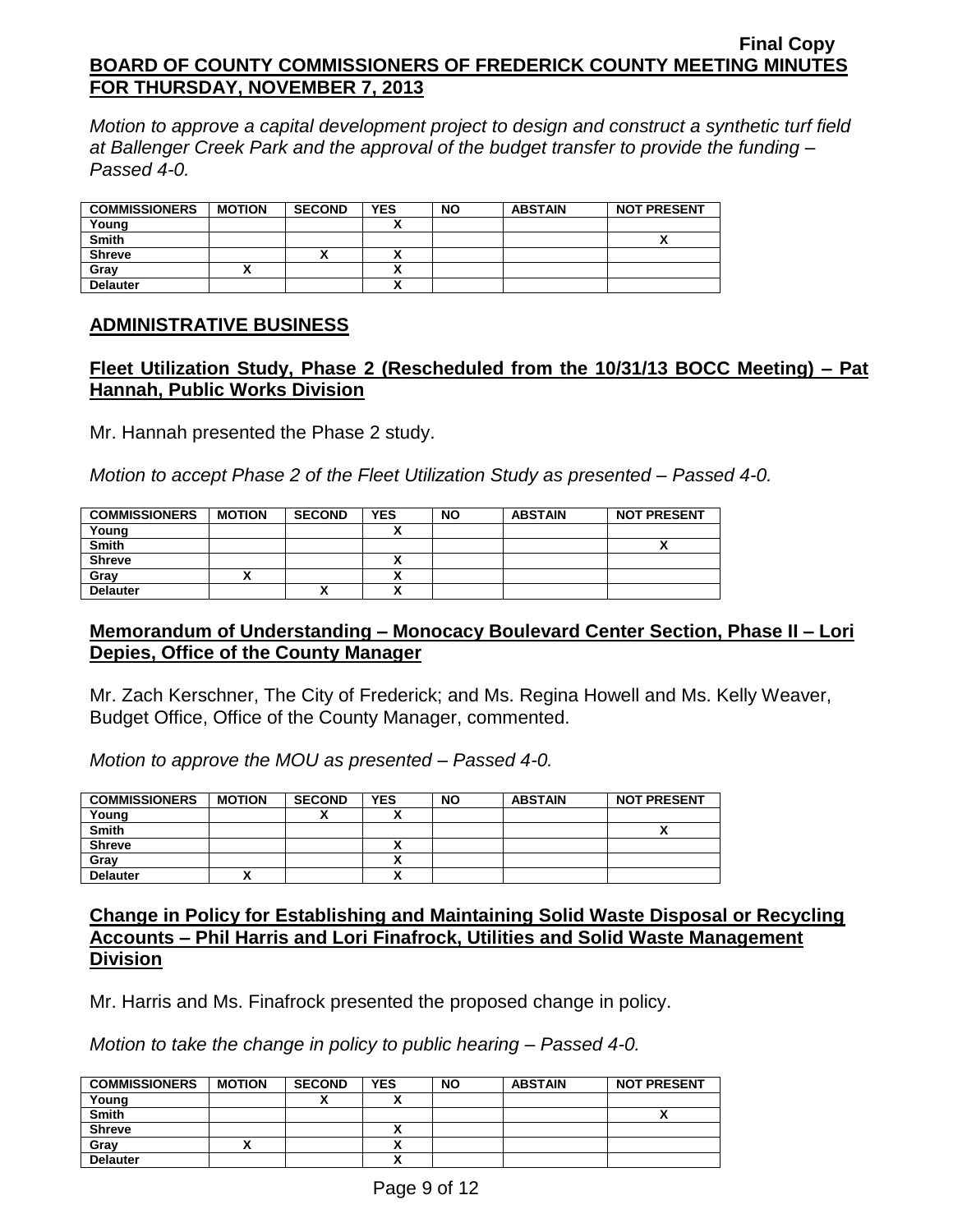# **PUBLIC COMMENTS**

None.

# **QUESTIONS – PRESS**

None.

# **COMMISSIONER COMMENTS**

None.

# **ADJOURN**

The meeting adjourned at 12:40 p.m.

Patricia Morrow Recording Secretary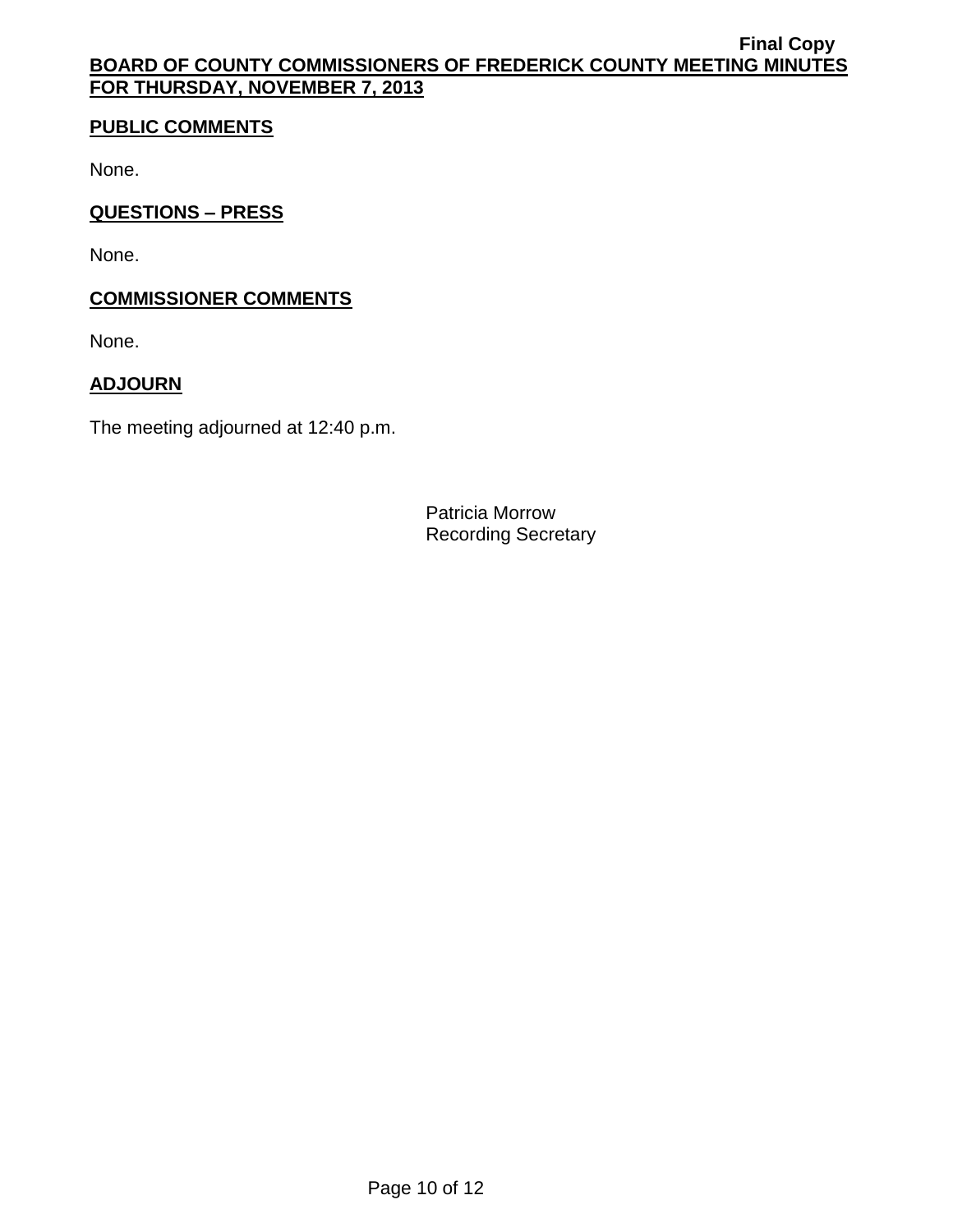# **FORM OF STATEMENT FOR CLOSING THE MEETING OF THURSDAY, NOVEMBER 7, 2013**

# **STATUTORY AUTHORITY TO CLOSE SESSION**

## **State Government Article §10-508(a):**

(1) To discuss: (i) The appointment, employment, assignment, promotion, discipline, demotion, compensation, removal, resignation, or performance evaluation of appointees, employees, or officials over whom it has jurisdiction; or (ii) Any other personnel matter that affects one or more specific individuals.

## **Motion:**

Commissioner Shreve moved to go into closed session in accordance with Maryland Annotated Code State Government Article §10-508(a) (1) To discuss: (i) The appointment, employment, assignment, promotion, discipline, demotion, compensation, removal, resignation, or performance evaluation of appointees, employees, or officials over whom it has jurisdiction; or (ii) Any other personnel matter that affects one or more specific individuals. Commissioner Delauter seconded the motion that passed 4-0 with Commissioner Smith absent.

### **Time and Location:**

9:10 a.m.. – Third Floor Meeting Room, Winchester Hall

## **Topic to be Discussed:**

To discuss the impact of a possible reorganization of the Business Development and Retention Department on individual county employees.

> Patti Morrow Recording Secretary